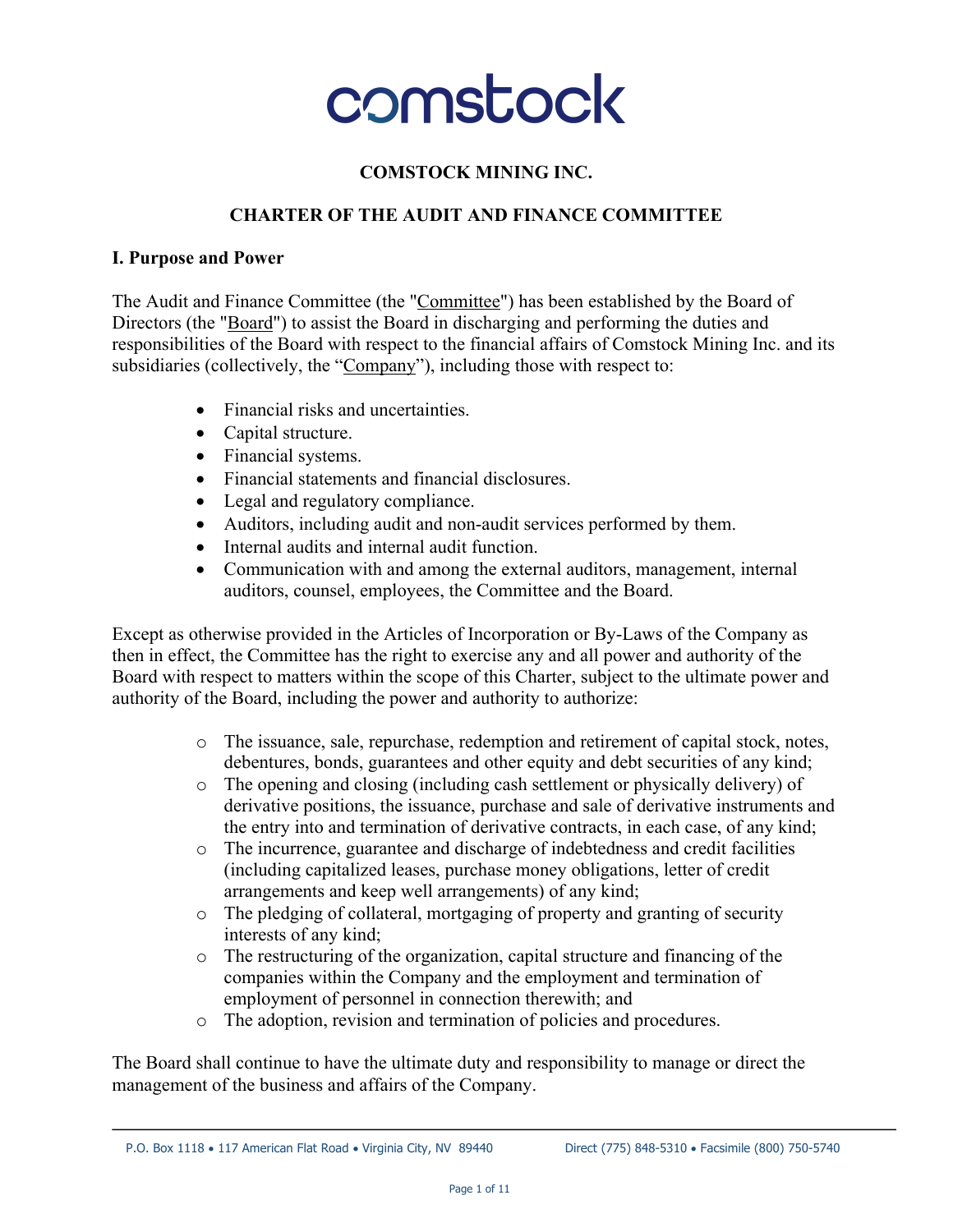The Committee has the authority to conduct any and all investigations it deems necessary or appropriate, to contact directly the external auditors or internal auditors, the officers and other employees of the Company, and advisors and require them to provide any and all information, advice and assistance it deems necessary or appropriate, and to retain legal, accounting or other advisors it deems necessary or appropriate.

The Committee has the authority to set aside for payment, pay and direct the payment of the external auditors for their reviews and audits of financial statements and all other services as well as expenses (including ordinary administrative expenses) of the Committee, including for legal, accounting and other advisors.

The external auditors shall report directly to the Committee and shall be accountable to the Committee and the Board, for their reviews and audits of financial statements and other services.

The Committee, and each member of the Committee in his or her capacity as such, shall be entitled to rely, in good faith, on information, opinions, reports or statements, or other information prepared or presented to them by (i) officers and other employees of the Company, whom the Committee and each such member believes to be reliable and competent in the matters presented; and (ii) counsel, public accountants or other persons as to such matters which the Committee or such member believes to be within their professional competence.

### **II. Composition**

The Committee shall be comprised of that number of directors (but not less than three) as may be determined from time to time by the Board. Each member of the Committee shall be an independent director within the meaning of the rules of such primary trading market or securities exchange on which the Company's securities are then traded, or if there is none, the NYSE American LLC (the "Listing Market"), and The Sarbanes-Oxley Act of 2002, as amended ("Sarbanes"), and shall be free from any relationship that would, in the Board's opinion, interfere with the exercise of his or her judgment independent from management. A copy of the independence and related rules is attached to the Charter of the Nominating and Governance Committee.

A member of the Committee may not, other than in his or her capacity as a member of the Committee, the Board or any other committee of the Board, (i) accept directly or indirectly any consulting, advisory or other compensatory fee from the Company or (ii) be an affiliated person of the Company. All members of the Committee must be able to read and understand fundamental financial statements (including a company's balance sheet, income statement and cash flow statement), and no director may be a Committee member if he or she participated in the preparation of the financial statements of the Company or any current subsidiary thereof at any time during the past three years. At least one member of the Committee shall be financially sophisticated, in that he or she shall have past employment experience in finance or accounting, requisite professional certification in accounting or any other comparable experience or background that results in financial sophistication (including being or having been a chief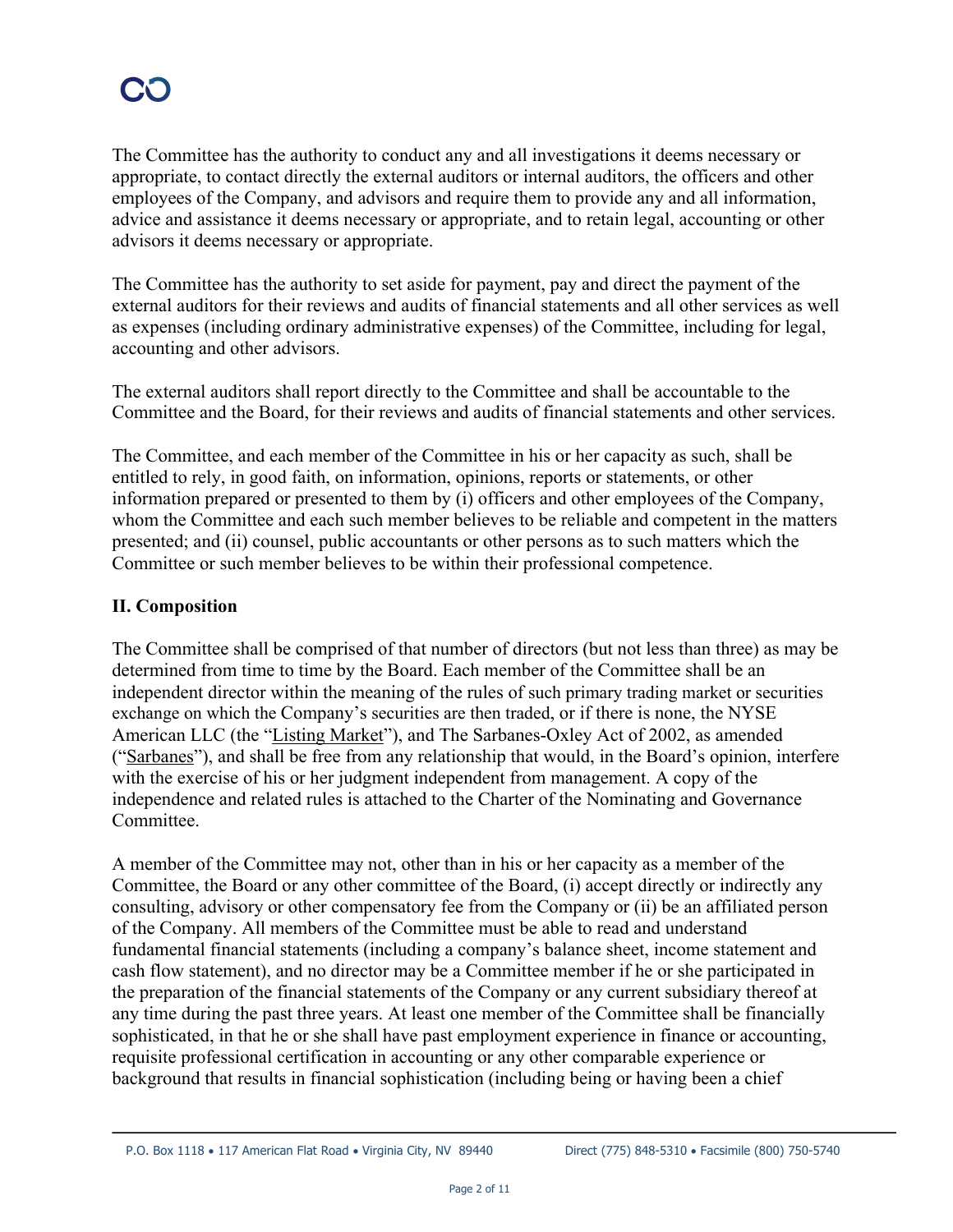executive officer, chief financial officer or other senior officer with financial oversight responsibilities).

At least one member of the Committee shall constitute an "audit committee financial expert." A member of the Committee who satisfies the definition of an "audit committee financial expert" for SEC disclosure purposes will be deemed to qualify as financially sophisticated for purposes of applicable rules of the Listing Market. Members of the Committee may enhance their familiarity with finance and accounting matters by participating in educational programs conducted by the Listing Market, the Company, an advisor or others.

The Nominating and Governance Committee shall recommend directors to be elected or terminated as members of the Committee. The members of the Committee shall be elected by the Board at the annual organizational meeting of the Board or at such other times as the Board may determine. Each member of the Committee shall serve until the next annual organizational meeting of the Board or the earlier of his or her termination as a member of the Committee by the Board, the election of his or her successor as a member of the Committee or his or her death or his or her resignation or removal as a director. Unless a Chair is elected by the Board, the members of the Committee may designate a Chair by a majority vote.

## **III. Meetings**

The Committee shall meet in regular sessions at least four times annually and in special sessions as circumstances warrant. Each regularly scheduled meeting shall conclude with an executive session of the Committee without members of management present and on such terms and conditions as the Committee may elect. Committee members are expected to attend meetings and to spend the time needed to properly discharge their responsibilities. Members are present for purposes of a Committee meeting if they appear in person at the meeting or by telephone or video conferencing whereby each member can speak to and hear every other member.

The Committee shall meet at least once annually with management, internal auditors, where applicable, counsel for the Company and the external auditors in separate executive sessions to discuss any matters that the Committee or any of them believe should be discussed privately. A majority of the members of the Committee shall constitute a quorum for the transaction of business. The act of a majority of the members present at any meeting at which there is a quorum shall be the act of the Committee. The Committee shall keep minutes of all of its proceedings.

### **IV. Procedures**

The Committee shall determine its meeting schedule, the agenda for each meeting, the information to be provided to it before or at each meeting and all other matters relating to the conduct of its meetings and other activities.

The Chair of the Committee shall establish and distribute (or request the Secretary to distribute) to each Committee member prior to each meeting an agenda for the meeting. Each Committee member is free to raise at any regular meeting subjects that are not already on the agenda.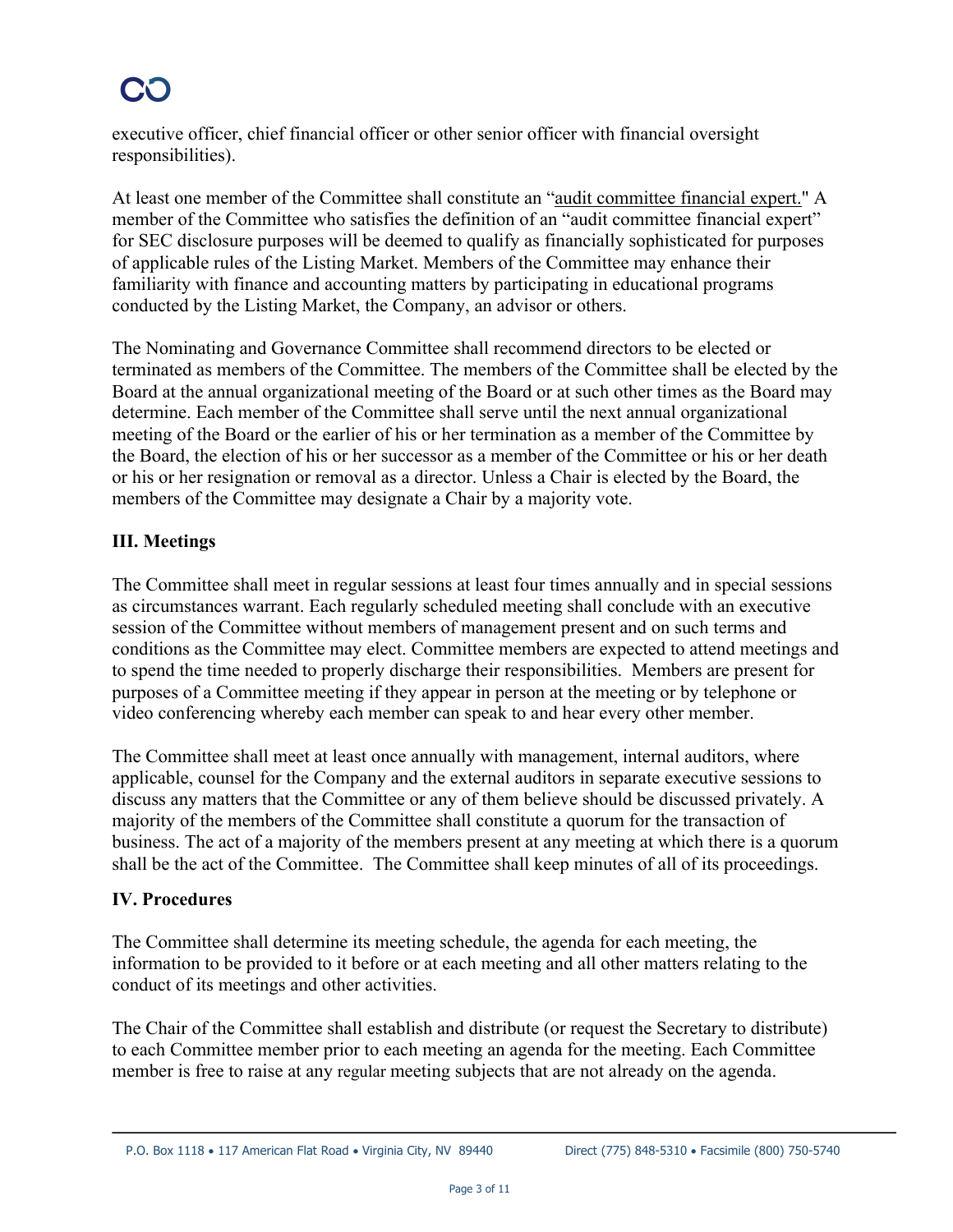Information that is important to understanding the business to be conducted at a meeting should generally be distributed to the Committee members at least one week (or, if that is not feasible, as soon as practicable) before the meeting, and Committee members should review these materials before the meeting.

It is the sense of the Board that, subject to Section V below, the activities and procedures of the Committee should remain flexible so that it may appropriately respond to changing circumstances.

## **V. Responsibilities**

Without limiting the scope of the preceding provisions of this Charter, the Committee shall:

#### *Corporate Governance*

1. Report on its meetings, proceedings and other activities at each regular meeting of the Board.

2. Review and assess the adequacy of this Charter at least annually. Submit changes to this Charter to the Board for approval.

3. Conduct an annual self-assessment to determine whether the Committee is functioning effectively, including evaluating the Committee's contributions to the Company, with a specific emphasis on areas in which such contributions could be improved.

4. Direct the establishment and maintenance of procedures for the receipt and retention of, and the treatment of, complaints received regarding accounting, internal control or auditing matters.

5. Direct the establishment and maintenance of procedures for the confidential and anonymous submission by employees of concerns regarding questionable accounting or auditing matters.

6. Discharge the Committee's responsibilities with respect to the adoption, improvement and implementation of the Code of Conduct as set forth in such Code. Review and assess at least annually the adequacy of the Code of Conduct or other codes of conduct relating to ethics, integrity, conflicts of interest, confidentiality, public disclosure and insider trading, and adopt appropriate changes.

### *Public Reporting*

7. Prepare annually the report of the Committee to stockholders to be included in the annual proxy statement as required by the rules of the Securities and Exchange Commission (the "SEC").

8. Review, prior to filing, all annual reports on Form 10-K and quarterly reports on Form 10-Q to be filed with the SEC. Review, prior to filing, all interim reports on Form 8-K to be filed with the SEC that contain financial disclosures of similar scope and magnitude as annual reports on Form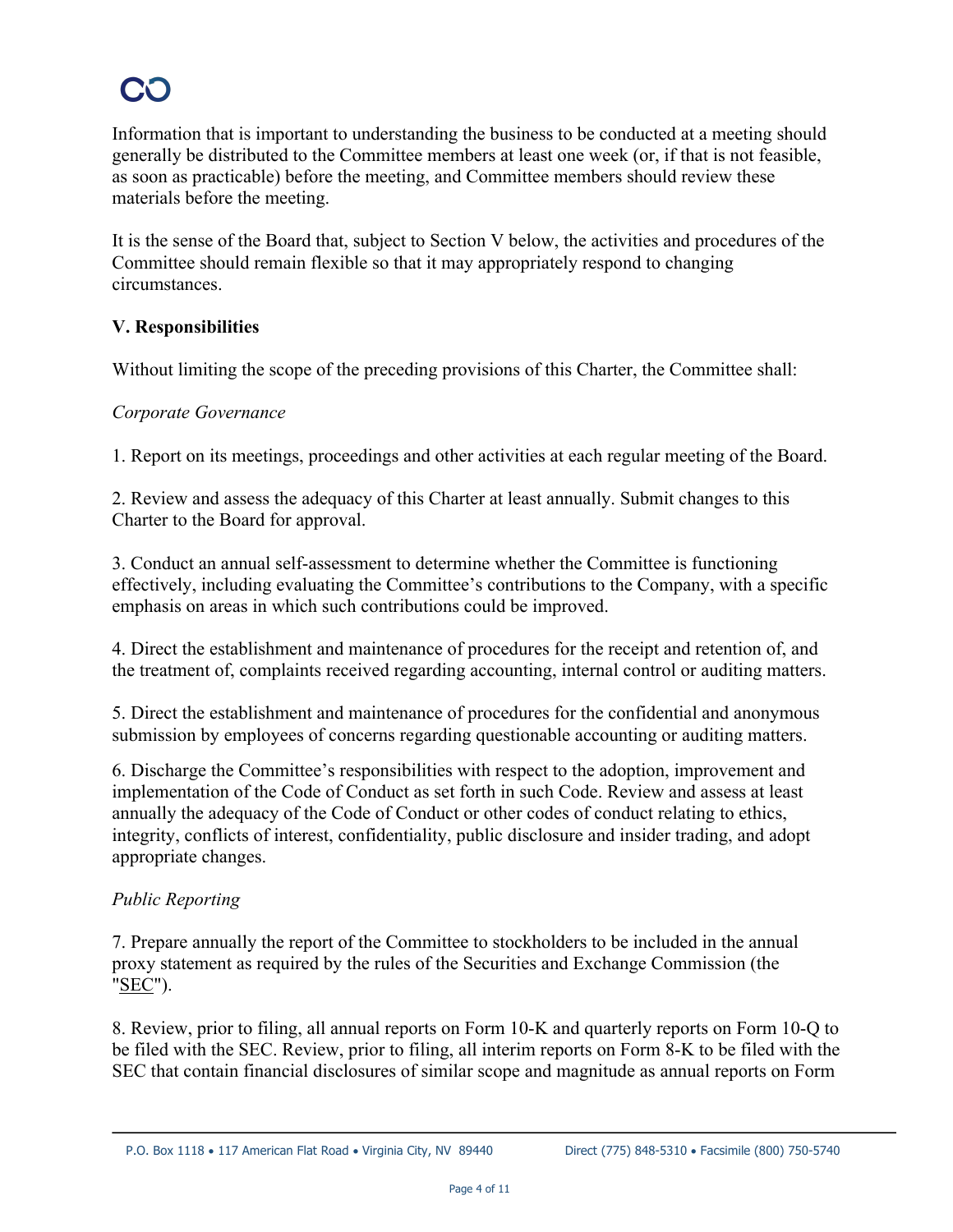10-K and quarterly reports on Form  $10-Q<sup>1</sup>$  Meet to review and discuss with management and the external auditors, prior to filing, the financial statements (including the notes thereto), including (a) the specific disclosures under the related "Management's Discussion and Analysis of Financial Condition and Results of Operations"2 and (b) any certifications regarding the financial statements or the Company's internal accounting and financial controls and procedures and disclosure controls or procedures filed with the SEC by the Company's senior executive and financial officers.

9. Review and discuss earnings press releases as well as financial information and earnings guidance provided to analysts and rating agencies (and, to the extent that information is disclosed on an interim report on Form 8-K in lieu of an earnings press release, interim reports on Form 8- K to be filed with the SEC), which may be limited to a general discussion of the types of information to be disclosed and the type of presentation to be made (paying particular attention to any use of "pro forma," or "adjusted" non-GAAP, information). Nothing herein shall require the Committee to discuss in advance each earnings release or each instance in which the Company may provide earnings guidance.

10. Obtain from the chief executive officer and principal financial officer assurances that the chief executive officer and principal financial officer are meeting their obligations to the Committee, the external auditors and the public under certification requirements established by the SEC, the Listing Market and Sarbanes.

11. Review with management, as appropriate, policies and practices relating to disclosure of material information to the public, analysts, rating agencies, lenders, stockholders and others, including compliance with Regulation FD and other applicable laws.

### *Auditors*

12. Select, retain, determine appropriate compensation of (and provide for payment of such compensation), evaluate and, as appropriate, terminate and replace the external auditors (and the Committee shall have the sole authority to take any such action).<sup>3</sup>

13. Obtain and review, at least once annually, a report by the external auditors describing (i) their internal quality control procedures, (ii) any material issues raised by the most recent internal quality control review or peer review or by any inquiry or investigation by any governmental or professional authority (including the Public Company Accounting Oversight Board (the "PCAOB")) within the preceding five years, in each case with respect to one or more independent audits carried out by them, (iii) any steps taken to deal with any such issues and (iv) all relationships between the external auditors and the Company.

<sup>&</sup>lt;sup>1</sup> This will not require prior review where such review is or may be impracticable, such as certain filings under Regulation FD or filings with respect to certain items in current reports on Form 8-K.

<sup>&</sup>lt;sup>2</sup><br>The Chair may represent the entire Committee for purposes of this review with respect to interim reports.

The external auditors are ultimately accountable to the Board and the Committee, as representatives of the Company's stockholders, and these stockholder representatives have ultimate authority and responsibility to select, evaluate and (where appropriate) replace the external auditors (or nominate the external auditors to be proposed for stockholder approval in any proxy statement).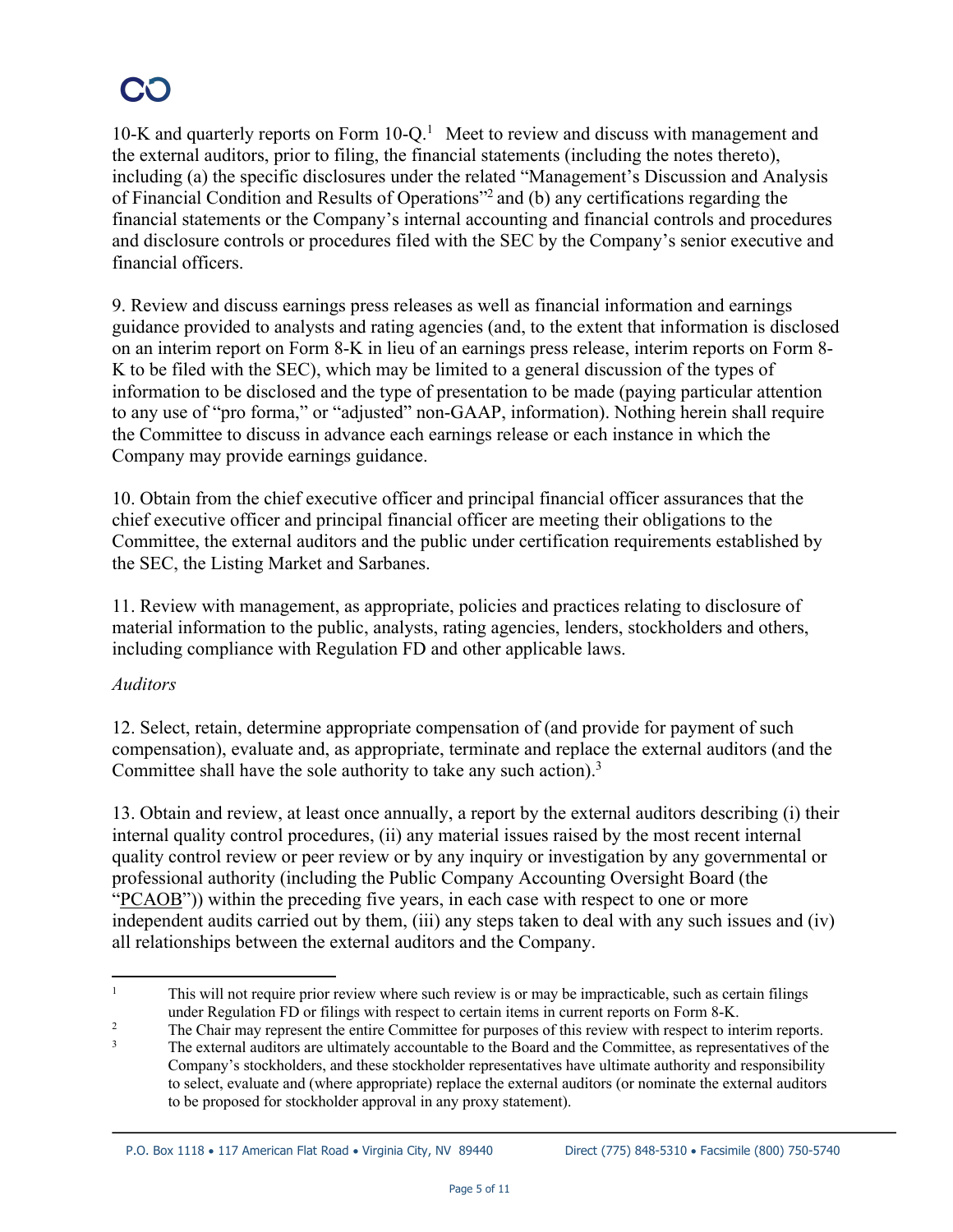14. Review annually the independence of the external auditors by (i) receiving written independence disclosures required by the PCAOB's or other applicable requirements, (ii) discussing with the external auditors all disclosed relationships between the external auditors and the Company and all other disclosed relationships or services that may impact the objectivity and independence of the external auditors, (iii) discussing with management its evaluation of the independence of the external auditors, and (iv) otherwise taking (or recommending that the Board take) appropriate action to oversee the independence of the external auditors.

15. Review and, as appropriate, approve, prior to commencement, all audit services (including comfort letters in connection with securities underwritings and tax services) and all non-audit services to be provided by the external auditors (other than with respect to de minimus exceptions permitted by Sarbanes).4

16. Review with the external auditors annually all compensation to the external auditors for all audit and non-audit services.

17. Set and review, as appropriate, (a) policies for hiring of employees or former employees of the external auditors and (b) the experience and qualifications of the senior members of the audit team of the external auditors.

18. Monitor compliance with the requirement and direct that (a) the lead and concurring/ reviewing partners on the audit engagement rotate off the engagement after five consecutive years (and, upon rotation, are subject to a five-year cooling off period before they may return to the engagement) and other audit partners on the audit engagement team rotate off after no more than seven years (and are subject to a two-year cooling off period), each in accordance with Section  $10A(j)$ <sup>5</sup> of the Securities Exchange Act of 1934 (the "Exchange Act"), and (b) the external auditors observe the one-year cooling off period for anyone hired as chief executive officer, controller, chief financial officer, chief accounting officer or an equivalent position for the Company, in accordance with Exchange Act Section  $10A(1)<sup>6</sup>$ .

<sup>&</sup>lt;sup>4</sup> The Committee may designate one member to approve such non-audit services, but that member must inform the Committee of the approval at the next meeting of the Committee. All such approvals must be disclosed in periodic reports filed with the SEC. Exchange Act Section  $10A(g)$  makes it unlawful for the external auditors to provide, contemporaneously with the audit, any non-audit service, including tax services, unless the Committee approves the activity in advance. Certain non-audit services are prohibited regardless of Committee approval. These prohibited services are: (1) unless it is reasonable to conclude that the results of the services will not be subject to audit procedures during an audit of the audit client's financial statements: (a) bookkeeping or other services relating to the Company's accounting records or financial statements, (b) financial information systems design and implementation; (c) appraisal or valuation services, fairness opinions, or contribution-in-kind reports; (d) actuarial services; and (e) internal audit outsourcing services; (2) management functions or human resources; (3) broker or dealer, investment adviser, or investment banking services; and (4) legal services and expert services unrelated to the audit.

<sup>&</sup>lt;sup>5</sup> Section 10A(j) makes it unlawful for the external auditors to provide audit services if either the lead or reviewing audit partner has performed audit services for the Company in each of the Company's five previous fiscal years.

<sup>&</sup>lt;sup>6</sup> Section 10A(l) makes it unlawful for the external auditors to perform any audit service if the Company's CEO, controller, CFO, chief accounting officer or equivalent officer was employed by the auditors and participated in any capacity in the audit during the one-year period before the audit's beginning date.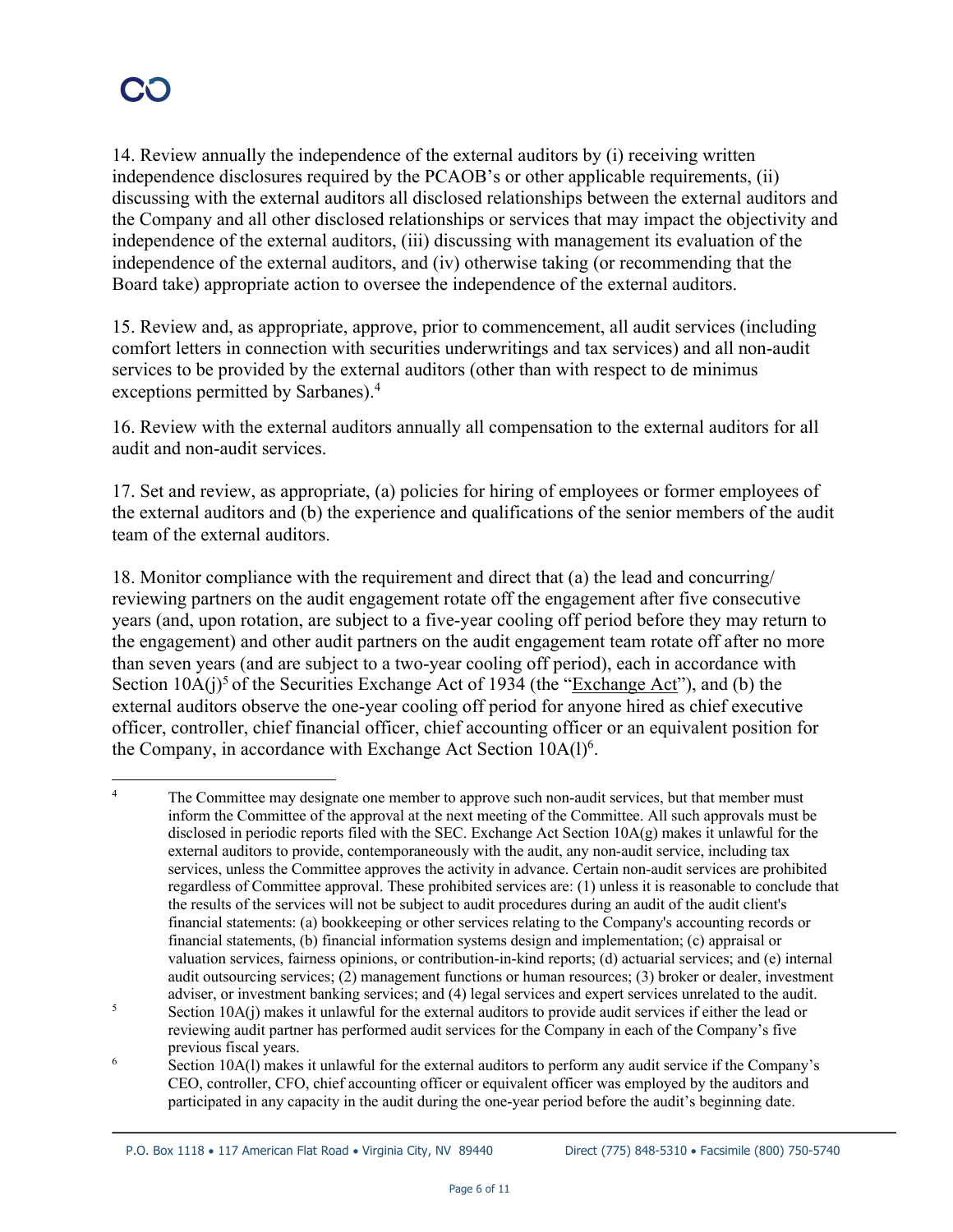19. Obtain from the external auditors assurances that they will give the Company notice if any person associated with them and engaged in providing any service to the Company comes under suspension or bar from being associated with a registered public accounting firm pursuant to Sarbanes Section 105<sup>7</sup> and the related PCAOB rules.

20. Obtain from the external auditors assurances that they (a) comply with all PCAOB auditing, quality control and independence standards as adopted pursuant to Sarbanes Section 103 and other services related to the Company's accounting records or financial statements; and (b) will inform management concerning any information coming to their attention indicating that an illegal act has or may have occurred.<sup>8</sup>

21. Obtain and review the public version of the most recent report as to the external auditors of the inspection conducted by the PCAOB.

### *Audits and Accounting*

22. Review with the external auditors annually the plan, scope, staffing and timing of their audit and the overall audit strategy.

23. After completion of the audit of the financial statements and internal control over financial reporting, review with management, the director of internal audits, where applicable, and the external auditors (a) the audit report; (b) the management letter relating to the audit report; (c) all problems or questions (resolved or unresolved) that arose and any difficulties that were encountered during the audit; (d) the disposition of all audit adjustments identified by the external auditors; (e) all significant financial reporting issues encountered and judgments made during the course of the audit (including the effect of different assumptions and estimates on the financial statements); and (f) the management response provided, and cooperation afforded or limitations (including restrictions on scope or access), if any, imposed by management on the conduct of the audit.

24. Review and discuss with management and the external auditors all reports and other documents and communications delivered by the external auditors in accordance with Exchange Act Section  $10A(k)$ <sup>9</sup> with respect to (a) critical accounting policies and practices (and estimates

<sup>&</sup>lt;sup>7</sup> Section 105 requires the PCAOB to establish fair procedures for investigating and disciplining registered public accounting firms and their associated persons. The PCAOB may sanction such firms or their associated persons for refusing to testify, produce documents or otherwise cooperate with it in an investigation or for failing to supervise. Rules to be adopted by the PCAOB may require testimony to be given or audit work papers to be produced, and allows it to share information with other government agencies. The PCAOB may investigate such firms' acts or practices that may violate Sarbanes or securities laws relating to audit reports, and establish procedures as to sanctions to be applied.

<sup>&</sup>lt;sup>8</sup> The Committee should consider whether to include these items in the audit engagement letter.

Section  $10A(k)$  requires external auditors to report timely to the Committee: (a) critical accounting policies and practices to be used; (b) alternative treatments of financial information within GAAP that have been discussed with management, ramifications of the use of such alternative disclosures and treatments, and treatment preferred by the external auditors; and (c) other material written communications between the external auditors and management, such as management letters or schedules of unadjusted differences.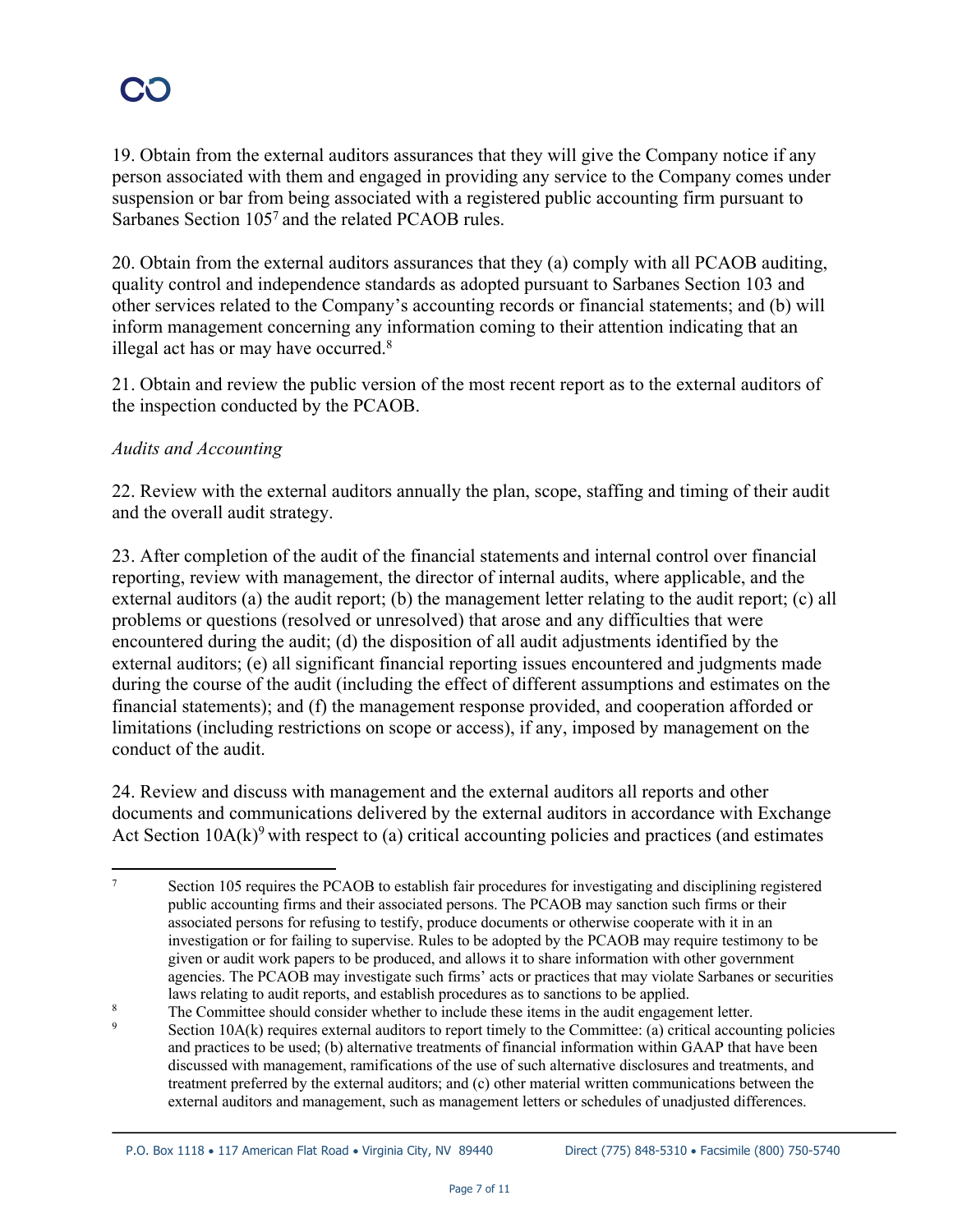and significant unusual transactions) used or to be used, (b) any alternative treatments of financial information within GAAP that have been discussed with management (together with ramifications of the use of such alternative disclosures and treatments and the treatment preferred by the external auditors), (c) any other material written communications (including letters under SAS No. 50) between the external auditors and management, including any management letter or schedule of unadjusted differences, (d) any accounting and financial reporting proposals that may have a significant impact on the Company's financial statements and (e) any analysis performed by the external auditors as to the external auditors' judgment as to the quality of the Company's accounting principles, setting forth significant reporting issues and judgments made in connection with the preparation of the financial statements, under SAS No. 90 or otherwise.

25. Review and discuss with the external auditors any other matters required to be discussed pursuant to PCAOB Auditing Standard No. 16 (Communications with Audit Committees), PCAOB Rule 3200T and PCAOB Auditing Standard No. 5 (An Audit of Internal Control Over Financial Reporting That Is Integrated with An Audit of Financial Statements), as such standards may be amended.

26. Review with management and the external auditors at least once annually all correspondence with regulatory authorities and all employee complaints or published reports that raise material issues regarding the financial statements or accounting policies.

27. Review regularly with the external auditors significant disagreements between the external auditors and management and resolve or direct the resolution of all material disagreements between management and the external auditors regarding accounting and financial reporting.

28. Review with management major issues regarding auditing, accounting, internal control and financial reporting principles, policies and practices and regulatory and accounting initiatives, and presentation of financial statements, including any significant changes in the selection or application of accounting principles, and major issues as to the adequacy of the internal controls and any special audit steps adopted in light of material control deficiencies. Review with management, the director of internal audits, where applicable, and the external auditors' recommended, proposed or adopted changes to or improvements in those principles, policies and practices and their impact on the financial statements. Review the effect on those policies and practices of pronouncements and initiatives of the SEC, the PCAOB, other regulatory authorities and the accounting profession.

29. Review, as appropriate, the adequacy of auditing, accounting, financial reporting and internal control resources.

30. Review with the external auditors and management the extent to which changes or improvements in financial or accounting practices directed or approved by the Committee have been implemented (which review should be conducted at an appropriate time subsequent to implementation of changes or improvements, as decided by the Committee).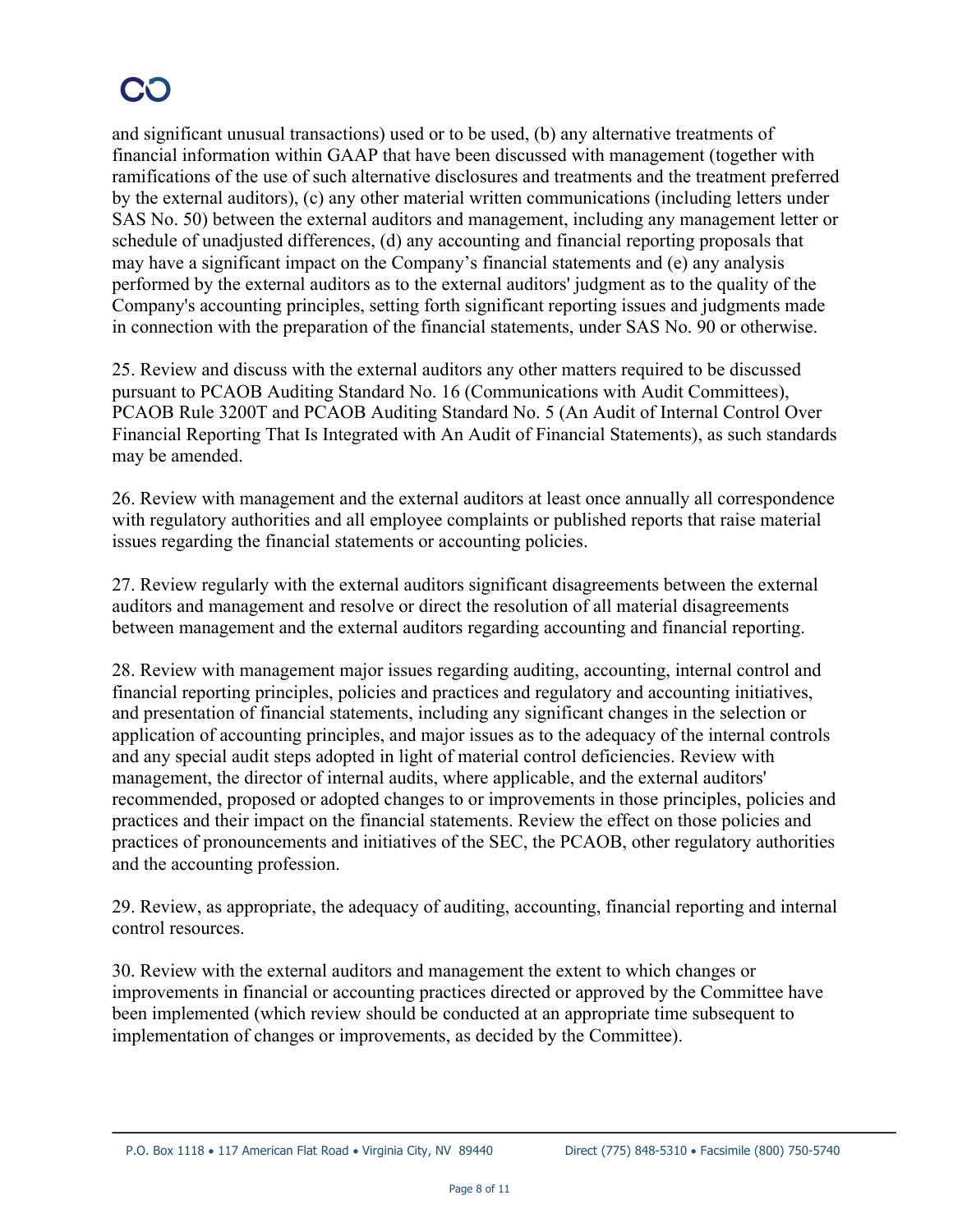31. Meet periodically with representatives of the Disclosure Committee to discuss any matters of concern arising from its activities.

32. Review with management and the external auditors, at least annually, (i) all significant accounting estimates, (ii) the effect of regulatory and accounting initiatives (as well as offbalance sheet structures) on the financial statements**,** (iii) all significant valuation allowances and liability, restructuring and other reserves and (iv) analyses prepared by management and/or the external auditors setting forth significant financial reporting issues and judgments made in connection with the preparation of the financial statements, including analyses of the effects of alternative GAAP methods on the financial statements.

### *Internal Audits and Internal Controls*

33. Review with management, internal auditors and the external auditors the adequacy of financial reporting and internal control systems, and, where applicable, the scope and results of the internal audit program and, where applicable, and the cooperation afforded or limitations, if any, imposed by management on the conduct of the internal audit program.

34. Obtain from and review with the external auditors a report on the assessment made by management as to the effectiveness of the internal control structure and procedures as required pursuant to Section 404 of Sarbanes and the rules promulgated thereunder<sup>10</sup>.

35. Review at least annually best practices with respect to internal controls. Direct changes as appropriate.

### *Finance*

36. Review with management financial planning policies and practices and financial objectives. Review financial forecasts and budgets. Review performance against budget, prior years' performance and competition.

37. Review financial condition and liquidity and funding requirements, including short-term and long-term capital expenditure plans and working capital needs.

38. Review and recommend appropriate actions related to mergers, acquisitions, divestitures and significant asset sales or purchases.

39. Review and, as appropriate, approve the amounts, timing, types and terms of public and private stock and debt issues and credit facilities.

<sup>&</sup>lt;sup>10</sup> Section 404 (together with the rules promulgated thereunder) require each Annual Report on Form 10-K to contain an internal control report stating management's responsibility for establishing and maintaining adequate internal control structures and financial reporting procedures, and containing an assessment of the effectiveness of such structures and procedures as of the end of the most recent fiscal year, and also requires the external auditors to attest to and report on management's assessment as to such internal controls. Such attestation may not be the subject of a separate engagement, and must be made in accordance with standards adopted or to be adopted by the PCAOB.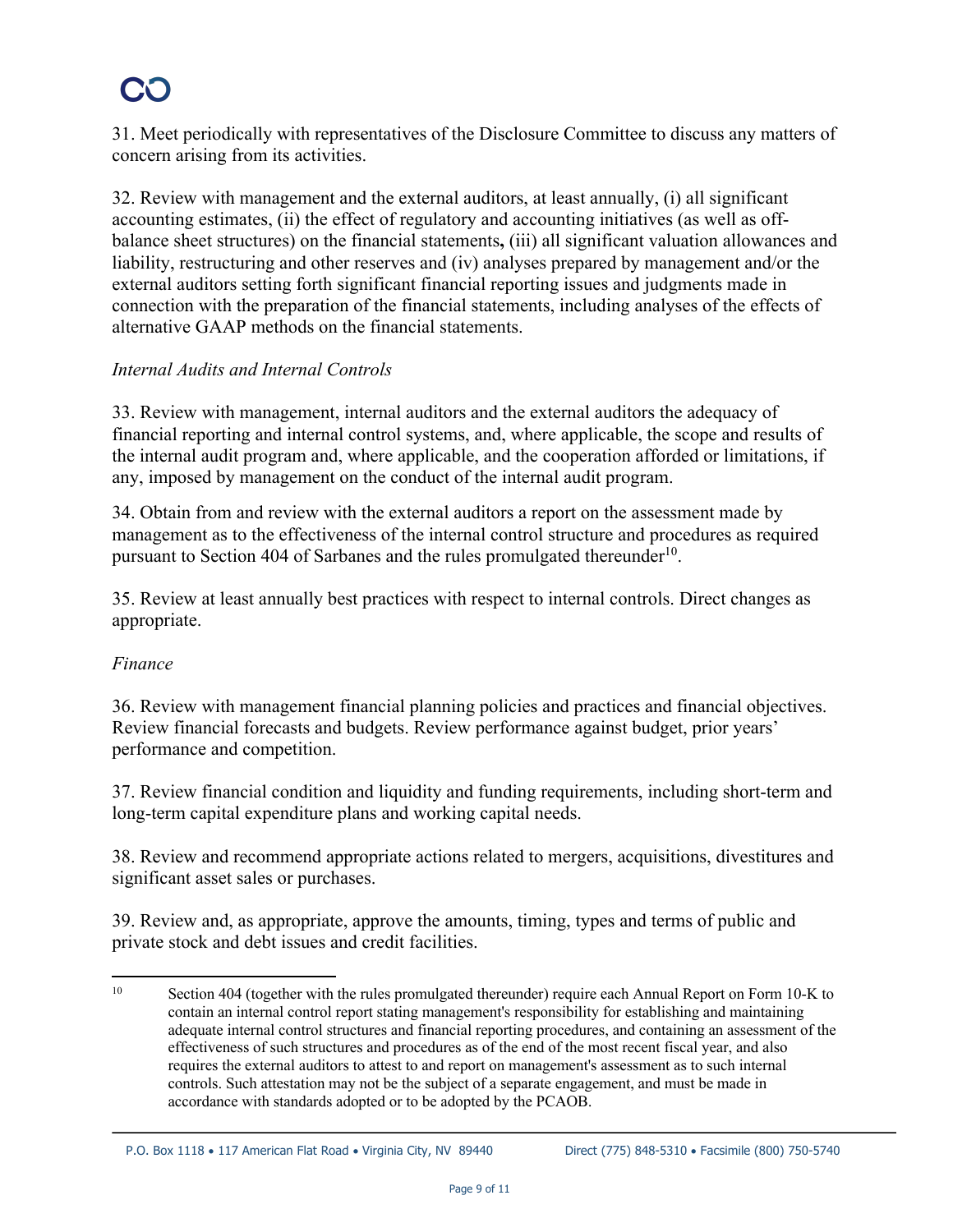40. Review with management compliance with covenants under debt issues and credit facilities.

41. Review tax planning and compliance.

42. Review dividend policy and corporate insurance coverage.

### *Other*

43. Review and discuss with management, including the principal financial officer, major financial risk exposure and steps management has taken to minimize such risks. Discuss guidelines and policies to govern the process by which financial risk assessment and risk management is undertaken.

44. Review investor relations program.

45. Review with counsel for the Company all legal matters that may have a significant impact on the Company's financial condition or performance.

46. Review periodically with counsel for the Company legal and regulatory compliance matters.

47. Review and exercise oversight over and, as appropriate, determine whether to approve (or refer to another independent Board committee for approval), all transactions with Company affiliates and their related parties (including significant stockholders, directors or executive officers or other members of senior management or their family members, including immediate family members).<sup>11</sup>

48. Review and approve decisions to enter into swaps and other derivative and hedging transactions, including decisions whether or not to clear swaps transactions that are exempt from exchange execution and clearance under "end-user exception" regulations promulgated under the Dodd-Frank Wall Street Reform and Consumer Protection Act, and review and discuss with management applicable Company policies governing the Company's use of swaps subject to such end-user exception, consistent with any applicable authorizations, financial risk management or derivatives policy.

49. Perform any other activities consistent with this Charter, the Company's by-laws and governing law, as the Committee or the Board deems necessary or appropriate.

## **VI. Limitations**

Nothing contained herein shall operate to expand the duties, liabilities or responsibilities that a director would otherwise have under applicable laws, rules and regulations in the absence of this Charter. In addition, notwithstanding anything contained herein to the contrary, the duties and

<sup>&</sup>lt;sup>11</sup> This will not apply to transactions with majority-owned subsidiaries or compensation of directors or executive officers.